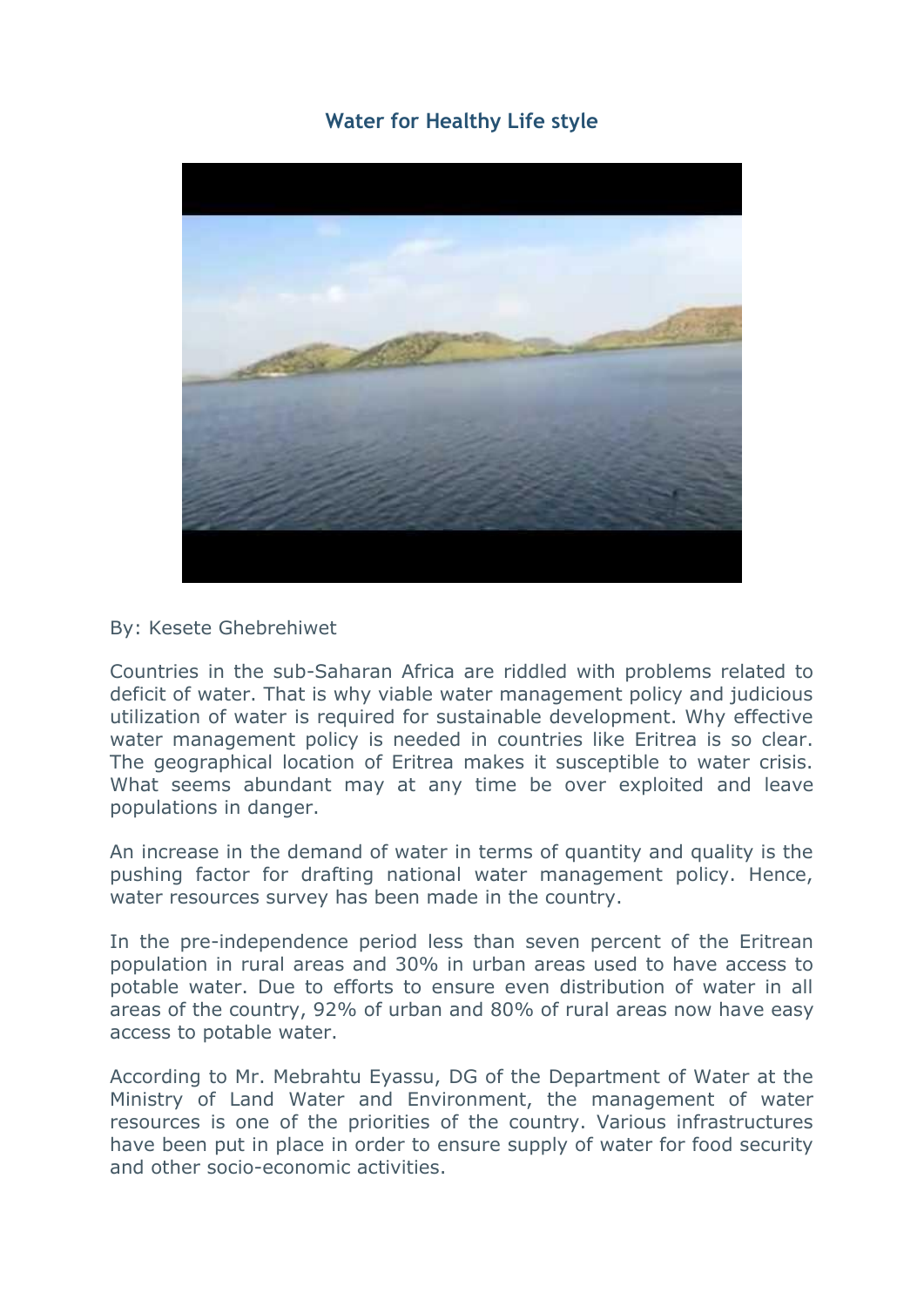The demand of water has been increasing with the ongoing improvement of living standards of nationals. That is why continuous investment has been made to ensure steady water supply. What has been achieved so far is a stepping stone for further implementation of development programs.

Based on the growing demand in various sectors, a policy that aims for sustainable development has been drafted and is being implemented. The national water resource management policy underlines that proper conservation of land resources and reforestation programs coupled with judicious utilization of water are the key elements that determine sustainability of water supply.

Surveying the overall national water reserve was essential in understanding the overall national water demand in all sectors. Scientific knowledge about the utilization and management of water resources is also another area of concern. All the efforts that have been exerted are intended to provide viable service to all nationals.

Mr. Mebrahtu Eyassu underscores that the main concern of the Government is protecting water sources from pollution, combating factors that could lead to deficit of water and ensuring even and as sustainable distribution of water to all parts of the country.



Mr. Mebrahtu is of the idea that Eritrea is potentially rich in water resources. But the potential resource has not been effectively utilized. Almost 90% of the Eritrean population depends on underground water. Thus, the current focus is to impound as much surface water as possible and to preserve underground water for unforeseen challenges and droughts.

Human resource development in the management and research related to water resources has also been a priority. Thus, upgrading people's awareness as regards sanitation of water and its impact on health as well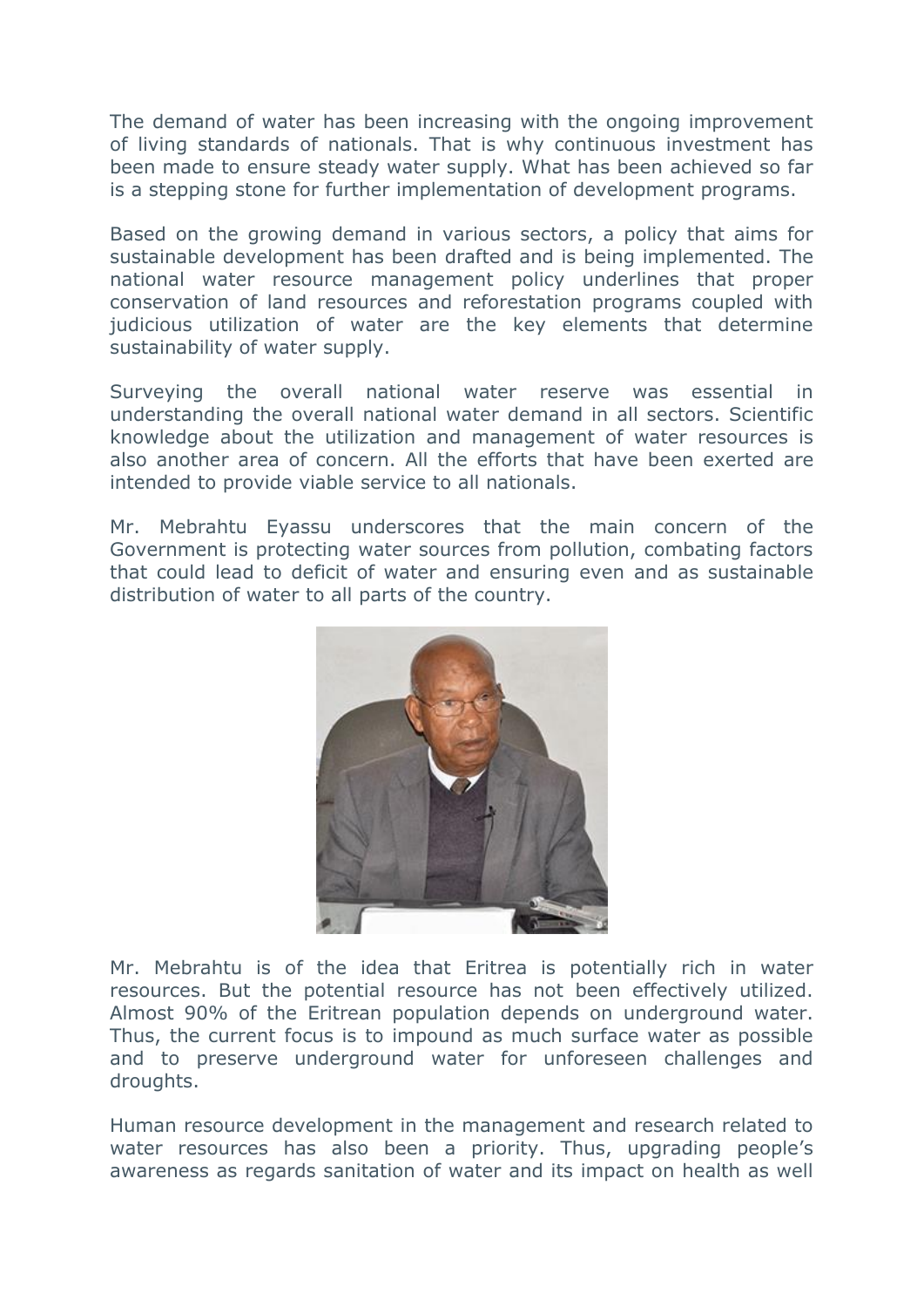as economic and environmental importance have been part of the overall efforts.

Factors that affect the abundance and deficit of water need to be seen based on availability of water in the form of ice, gas and liquid. According to Mr. Mebrahtu, only 2.5 % of global water is potable and of this only 1.3 is available in liquid form.

So far around 300 small and medium sized water reservoirs have been constructed and hold around 4,000,000 cubic meter of water. With this development, supply of potable water to all parts of the country has redoubled. So far, around 1,500 water distribution centers have been established. Many parts of Eritrea have been provided with commendable supply of potable water. However much needs to be done to ensure its sustainability and to reach areas that do not have access to potable water.

The sanitation of underground and surface water is of a major concern. Over exploitation of ground water, an increase in population size, expansion of agro industry, hazardous chemicals from industrial plants, pesticides, overgrazing, erosion and desertification, dryness of rivers and river banks are among the factors that negatively affect the availability of fresh water.

Mr. Mebrahtu reiterated that Eritrea's location in the sub-Sahara region and climate change have their effect on the availability of fresh water. It is often based on the abundance of fresh water that various development programs are charted out.

The establishment of settlements and urbanization are done based on the survey of the quantity, quality and distribution of water in the country. Thus, research on the availability of water usually determines the implementation of successful development programs. Lack of needed infrastructure and imbalance of demand and supply may lead to disaster. Hence, Mr. Mebrahtu said that extensive research has so far been conducted in Eritrea.

Expansion of industries, agricultural areas, mining and other socioeconomic activities demand huge amount of water, and thus, create pressure in meeting demands. So, effective utilization of water resources is a remedial solution.

Mr. Mebrahtu emphasized that even though Eritrea's potential water resource is high, so far, only 20% of the overall national demand of water needed for all agricultural, industrial, mining and domestic and tourism uses has been reserved. The needed amount of water will be met when the capacity of water reservoirs is expanded. Judicious utilization of water particularly drip irrigation will make a difference in the reduction of water consumption in the agro industry.